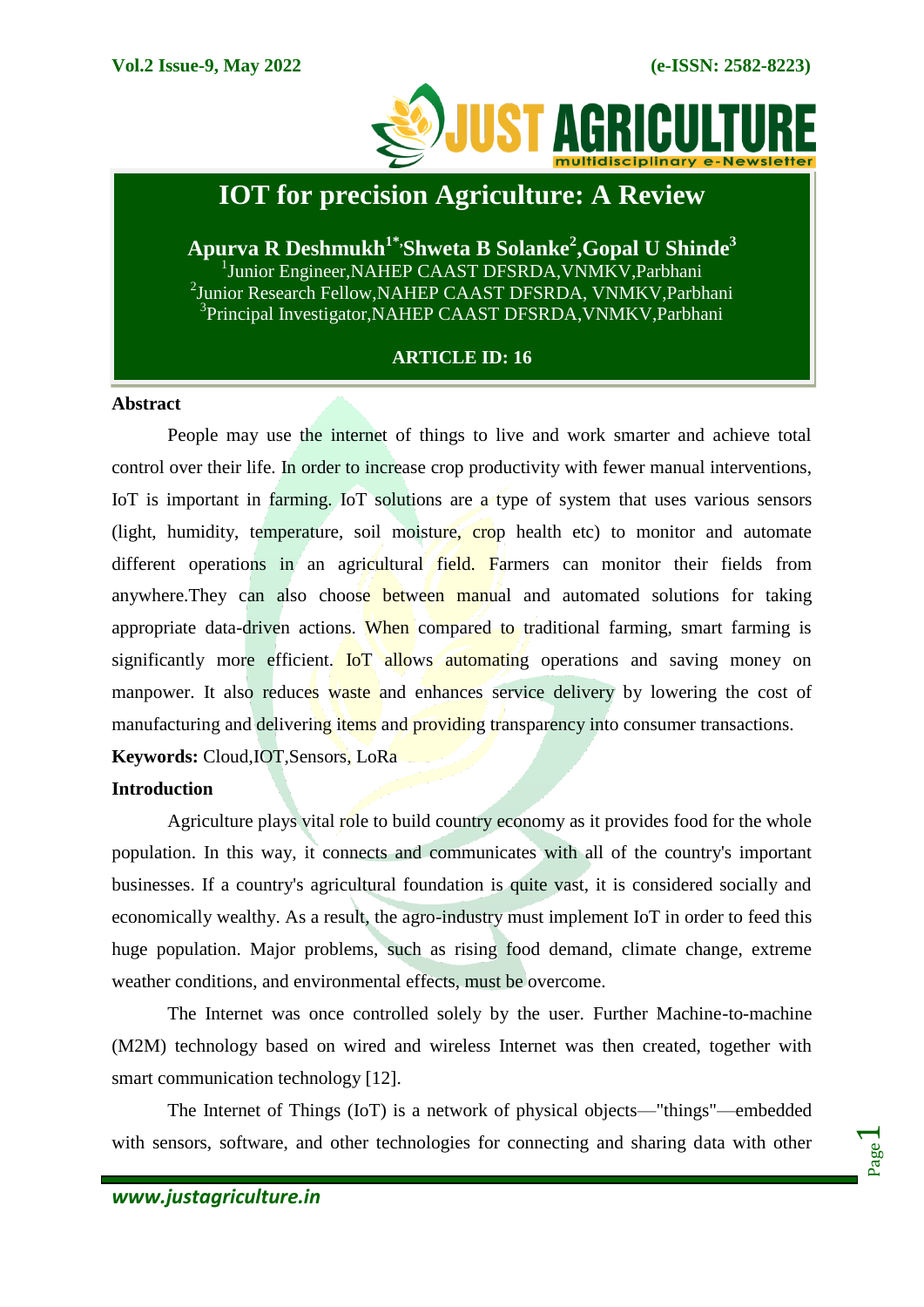

devices and systems over the internet. There are several Internet of Things (IoT) uses in farming, including data collection on temperature, rainfall, humidity, wind speed, pest infestation, and soil composition. This information may be utilized to automate agricultural processes, make accurate decisions to increase quality and quantity, decrease risk and waste, and simplify crop management work. For example, farmers may now remotely monitor soil temperature and moisture, and can use IoT data for precise water and fertilization operation. Data received from sensors helps to understand about his or her farm, can help increase farm productivity, and simultaneously lowering expenses.

IoT functions include data gathering and processing, planning and decision-making, and prescriptions and services [13].IoT in agriculture consists of a series of processes that collect data from crops, livestock, agricultural machinery, and farms; create a database based on the collected data; make an appropriate prescription based on expert analysis of key data; and deliver prescriptions to consumers via text message

Some of the most outstanding technologies that are combined with IoT to develop agricultural solutions are wireless sensor networks, cloud computing, middleware systems, and mobile applications [1,2]. LoRa is a widely used network radio in India because of its advantages such as long range, low power consumption, and its low-cost investment [3, 4]. In agriculture, IoT is used for a wide range of activities, and applications can be broadly divided into four categories as (a) management systems, (b) monitoring systems, (c) control systems, and (d) unmanned machinery.

This article gives systematic literature review of IoT-based tools and its application for agriculture

## **Components of IOT**

The architecture of IoT was composed of three layers. The front end layer collects weather parameters generated by different agricultural operations. The intermediate layer works as a gateway layer, connecting the front end layer to the Internet. The back end layer collects all of the front end data [14].

## **I. Sensors/Devices**

Devices and sensors are the components of the device connectivity layer. These smart sensors are continuously collecting data from the environment and transmit the information to the next layer.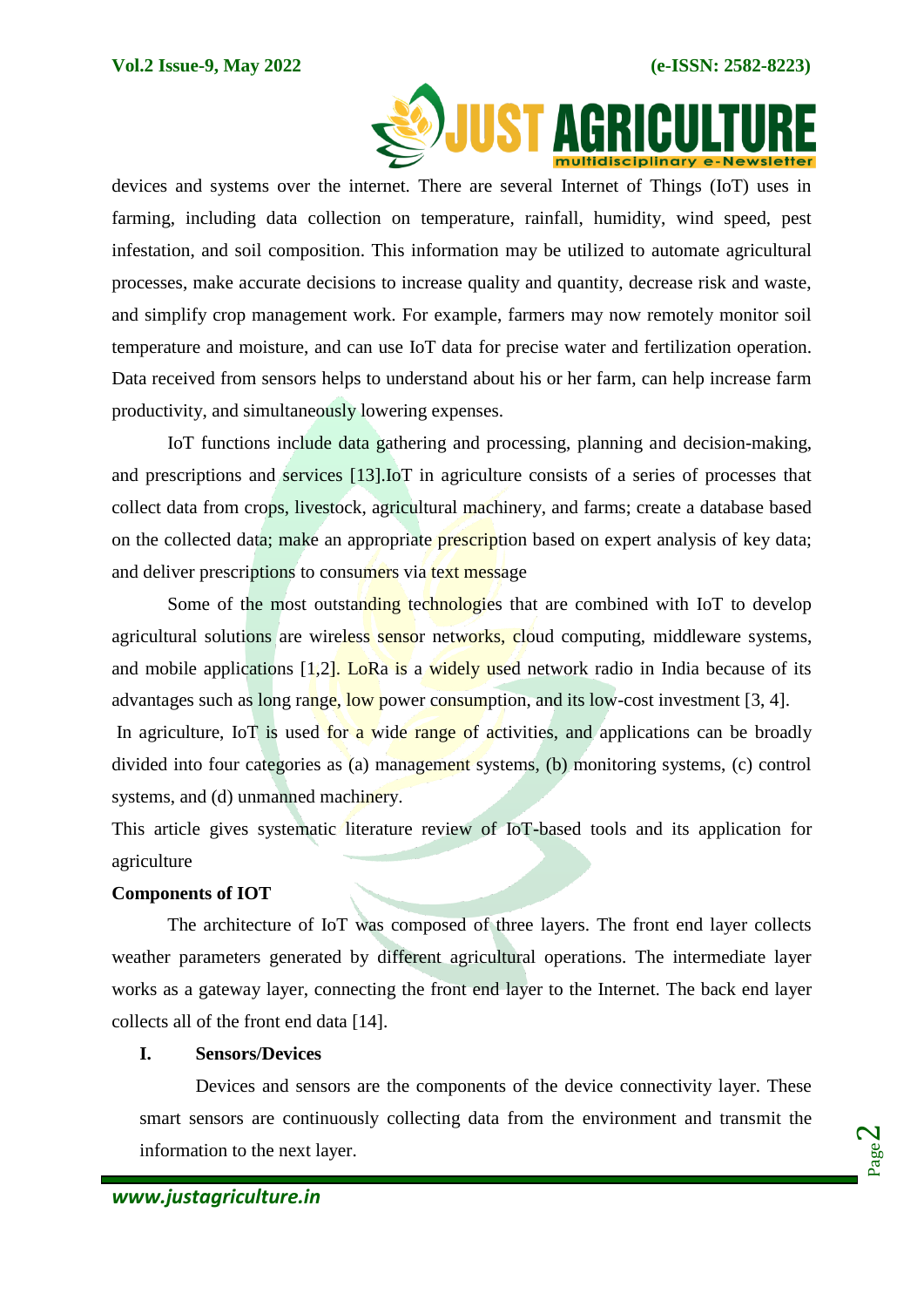Page က $\,$ 



 Some of the most common devices used in IOT are optical sensors to measure soil properties, photodiodes and photo detectors to determine soil, organic matter, and soil moisture, moisture sensors to measure the amount of water in the soil, and geo-positioning devices to determine latitude, length, and altitude It's important to keep in mind that geolocation devices are a crucial component of precision agriculture[10].

Common sensors are:

- Temperature sensors and thermostats
- Pressure sensors
- Humidity / Moisture level
- Light intensity detectors
- Soil nutrient sensors
- Proximity detection
- RFID tags

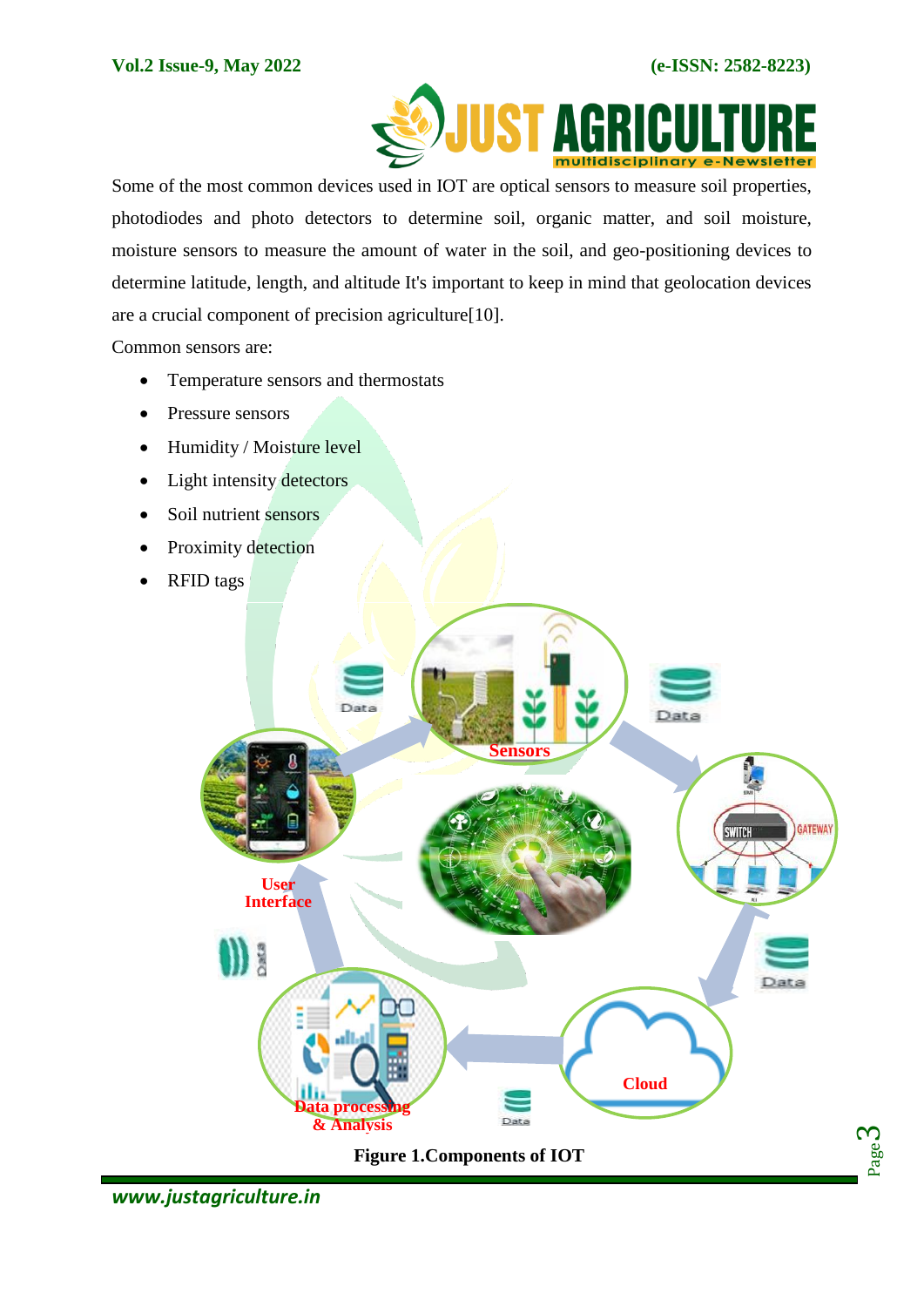

## **II. Connectivity**

Data from sensors is transferred to a cloud infrastructure, but it requires a medium for transit. Sensors can be linked to the cloud using a variety of communication and transport mediums, including cellular networks, satellite networks, Wi-Fi, wide-area networks (WAN), low power wide area network LoRAWAN, ZigBee, Bluetooth, Z-wave, and others.

The advancement of wireless communication technology results in lower costs, lower power consumption, and small-scale multifunctional sensors that allow for short-range communication.[9]



**Figure 2.Connectivity Icon**

## **III. Gateway**

The IoT Gateway handles bidirectional data flow between various networks and protocols. Another role of a gateway is to translate various network protocols and ensure the compatibility of linked devices and sensors. Gateways can be set to do local pre-processing of data obtained through various sensors before sending it to the next step. It protects the system from harmful threats and unauthorized access by acting as an intermediate layer between devices and the cloud.

## **IV. Cloud**

The Internet of Things generates vast amounts of data from devices, apps, and users, which must be managed efficiently. IoT cloud provides capabilities for collecting, processing, managing, and storing vast amounts of data in real time. These data may be easily accessed remotely by industries and services, allowing them to make vital choices as needed.

## **V. Data Processing and analytics**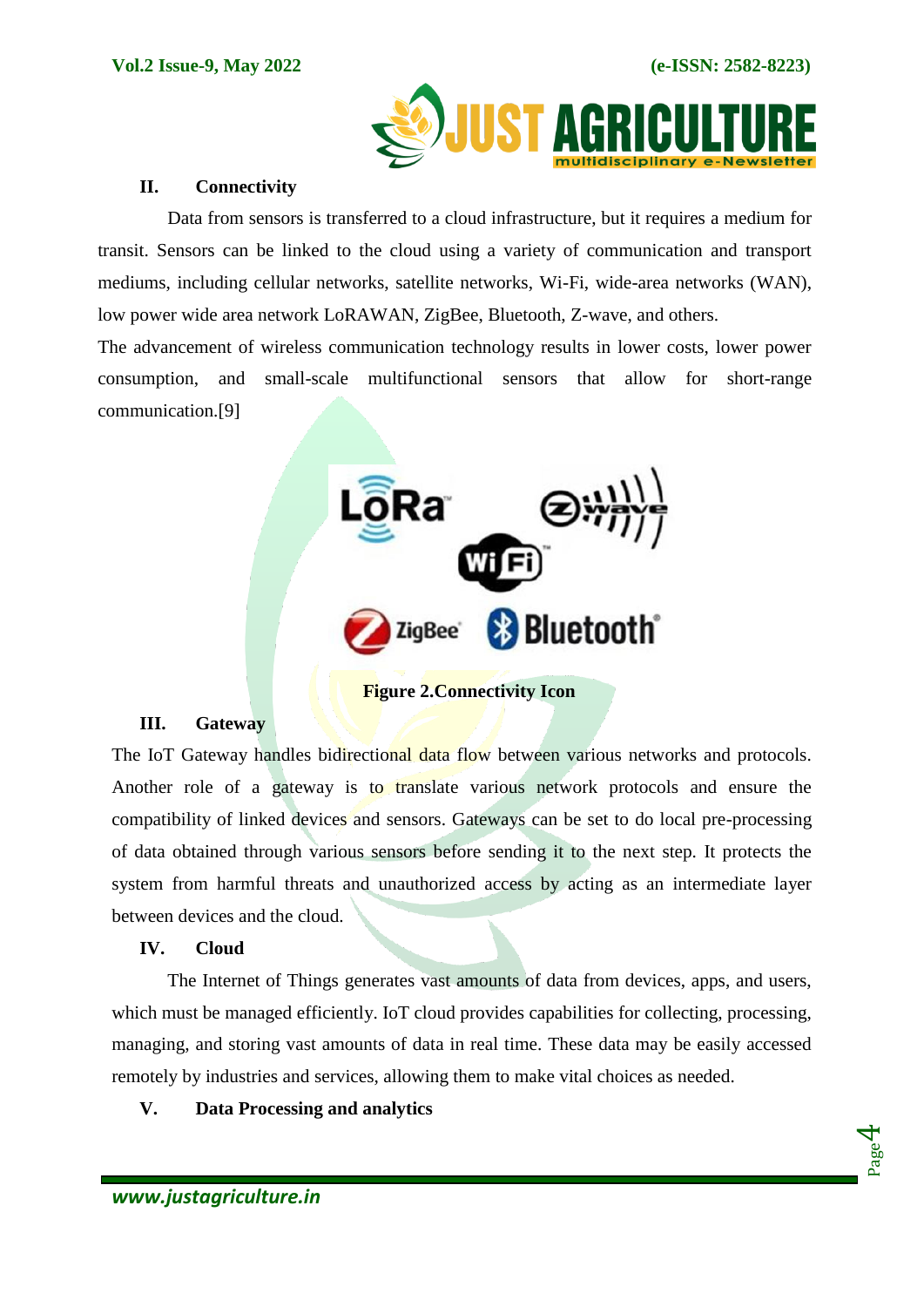

Once the data has been gathered then sent to the cloud, the software processes it. This might range from something as easy as ensuring that the temperature reading on equipment like thermometer is within an acceptable range. It may also be highly complicated, such as employing computer vision on video to detect pests. Each alternative has its own set of characteristics and exchange between energy consumed, range, and bandwidth. As a result, selecting the optimum connectivity choice in the IOT system is essential. The process of converting analog output from various smart devices and sensors into usable insights that can be analyzed and used for deep analysis is known as analytics. Smart analytics solutions are necessary for IoT systems in order to manage and enhance system.

#### **VI. User Interface**

Next, the information made available to the end-user in some way. This can achieve by triggering alarms on their phones or notifying through texts or emails. User interfaces are the visible, physical components of an IoT system that users may access. Designers will need to provide a well-designed user interface that requires the least amount of work from users and encourages more interactions.

## **Applications of IoT in Agriculture**

The Internet of Things has made smart farming possible. Smart farming based on IoT refers to a system designed to monitor crop fields using sensors. These sensors monitor every croprelated nutrient. Smart farming based on IoT not only modernizes traditional farming methods, but also targets other agriculture methods such as organic farming, family farming (complex or small spaces, specific cattle and/or cultures, preservation of specific or highquality varieties, and so on), and enhances highly transparent farming. There are various applications of IOT in agriculture.

## **1. Precision Farming**

Precision agriculture is defined as anything that improves the accuracy and control of the farming process when it comes to producing animals and cultivating crops. Precision farming is distinguished by manufacturers' utilization of high-speed internet, mobile devices, and dependable, low-cost satellites (for images and location).Precision farming is one of the most well-known IoT applications in the agriculture industry, and it is being used by a number of organizations across the world.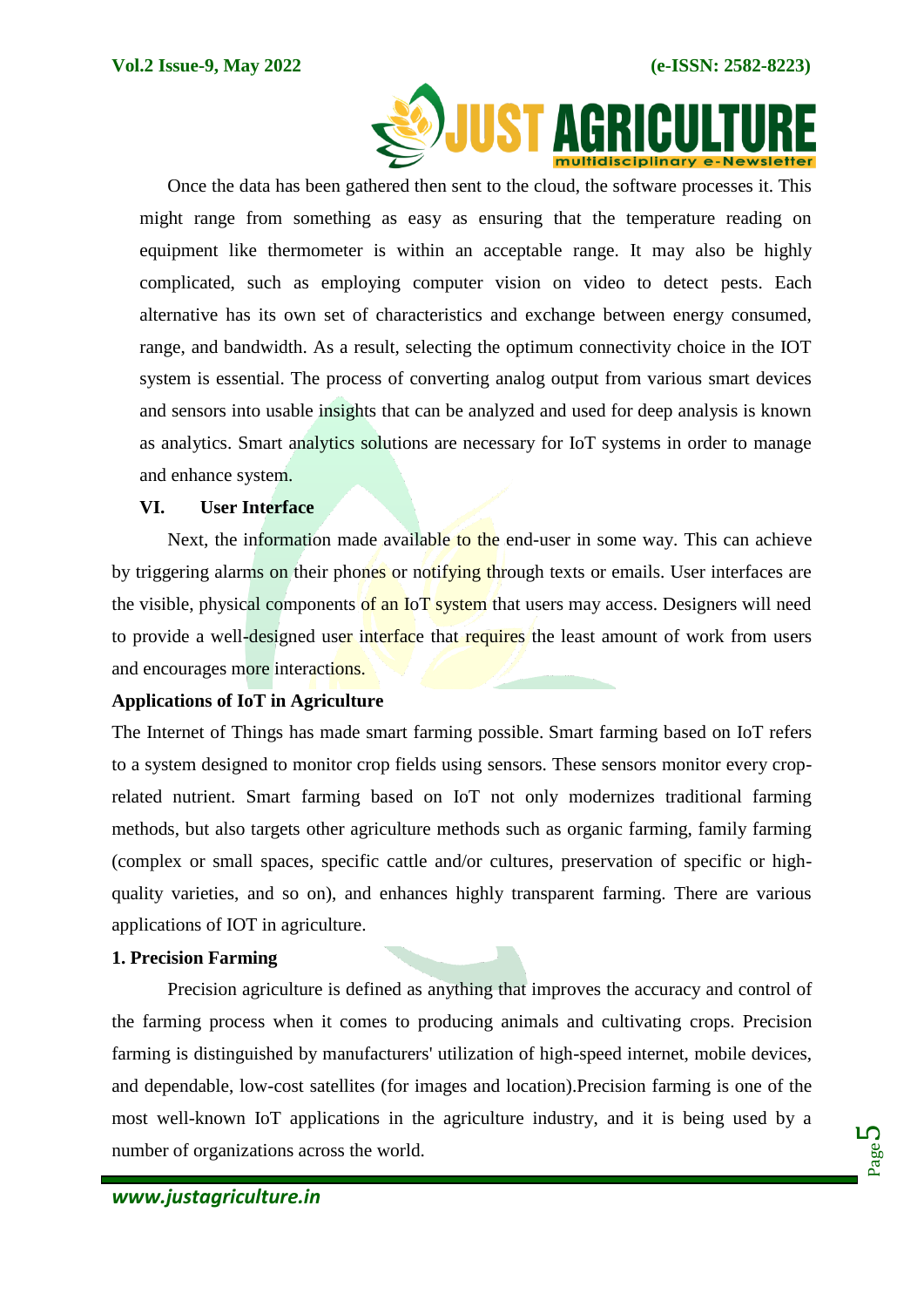

## **2. Agricultural Drones**

Unmanned aerial vehicles (UAVs) driven by IoT have facilitated in the conversion of agriculture from traditional farming techniques to a new level of intelligence in precision agriculture.[11]

In the agriculture industry, drones are being utilized to improve a variety of farming operations. Drones are used in agriculture for crop health evaluation, crop monitoring, pesticide spraying, irrigation, planting, and field analysis. There are two types of drones: ground-based and aerial-based drones.

During their flight, these drones collect multispectral, thermal, and visual data.Drones provide several advantages, including crop health imaging, integrated GIS mapping, time savings, simplicity of usage, and increased agricultural yields. We can give the agriculture industry a high-tech makeover by combining drone technology with effective strategy and planning based on real-time data collecting.

## **3. Livestock Monitoring**

Large farm owners use wireless IoT apps to monitor the location, health, and wellbeing of their livestock. This knowledge enables them to identify sick animals and, from then on, segregate them from the herd, care for them, and prevent the sickness from spreading to other animals. It is also effective for reducing labour expenses since owners may locate their animals using IoT-based sensors.

## **4. Smart Greenhouses**

Intelligent greenhouses are increasingly common in urban areas because they allow monitoring several parameters of nutrient solutions [5], as well as to improve the growth, yield, and quality of plants. Greenhouse farming is concerned with boosting the yields of vegetables, crops, and fruits, among many other things. IoT can be used to build a smart greenhouse. These smart greenhouses autonomously monitor and manage the environment even without manual intervention. In a smart greenhouse, several sensors are employed to evaluate environmental conditions and analyze their appropriateness for plants. By using IoT to interconnect the system to the cloud, a remote access is created. This reduces the need for continuous manual inspection. The cloud server manages data processing and executes a control action within the greenhouse.

# **5. Monitor Climate Conditions**

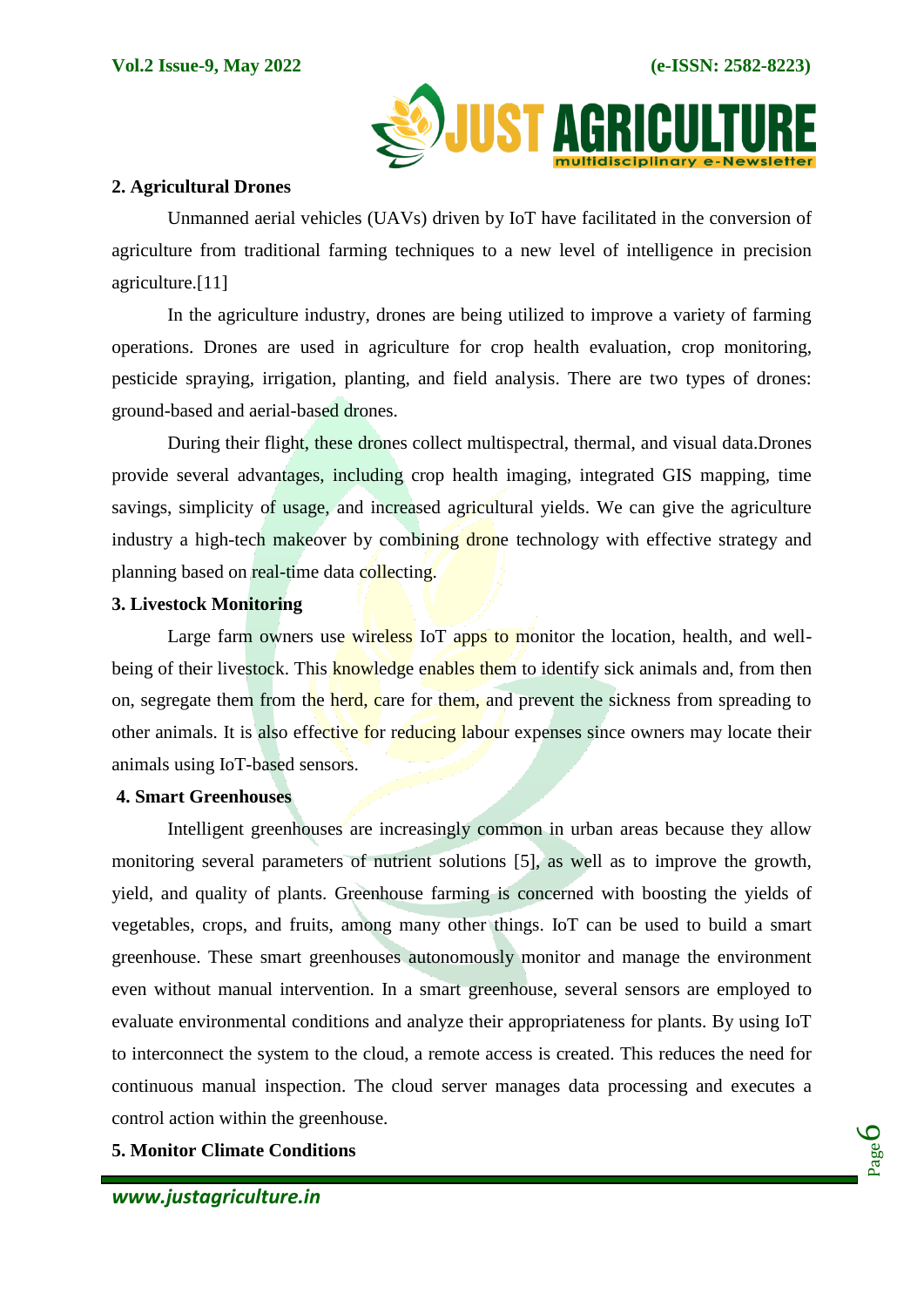

Crop productivity is affected by the weather. Different crops require different climate conditions to grow, and even a rudimentary understanding of climate has a significant impact on crop quantity and quality. Farmers can use IoT technologies to get real-time weather updates. IoT technology-based systems with NPK sensors using light dependent resistors (LDRs) and light emitting diodes(LEDs) system provides guidance on the amount of fertilizer required for farmers at regular intervals by monitoring and analyzing nutrients present in the soil [15]

## **6. Remote sensing**

Sensors installed around the farms, such as weather stations, are used in IoT-based remote sensing to collect data that is then sent to analytical tools for analysis. Farmers may monitor their field remotely.

## **7. Soil quality**

The examination of soil quality assists in determining nutritional value and dehydrated farm parts, as well as soil draining capacity or acidity, which allows for the adjustment of irrigation water requirements and the selection of an efficient kind of cultivation.

## **8. Computer imaging**

This type of photography mostly comprises using sensor cameras located across the farm to provide photos that are then processed digitally. These images are useful for getting accurate information regarding

# **► Ouality control**

Image processing coupled with machine learning compares photographs from the database to images of crops to determine size, shape, color, and growth, and adjusts the quality as an outcome.

## **Sorting and grading**

Sorting and grading product based on color, shape, and size can be simplified with computer imaging. Multiple agricultural machines are connected to each other by exchanging data through communication. Agricultural machinery companies that are global leaders have developed a tractor with auto guidance technology using GPS to improve working efficiency and reduce labor requirements [7].Tractor companies such as John Deere and Case IH are conducting ongoing research on autonomous tractors [8]. Tractors with automatic steering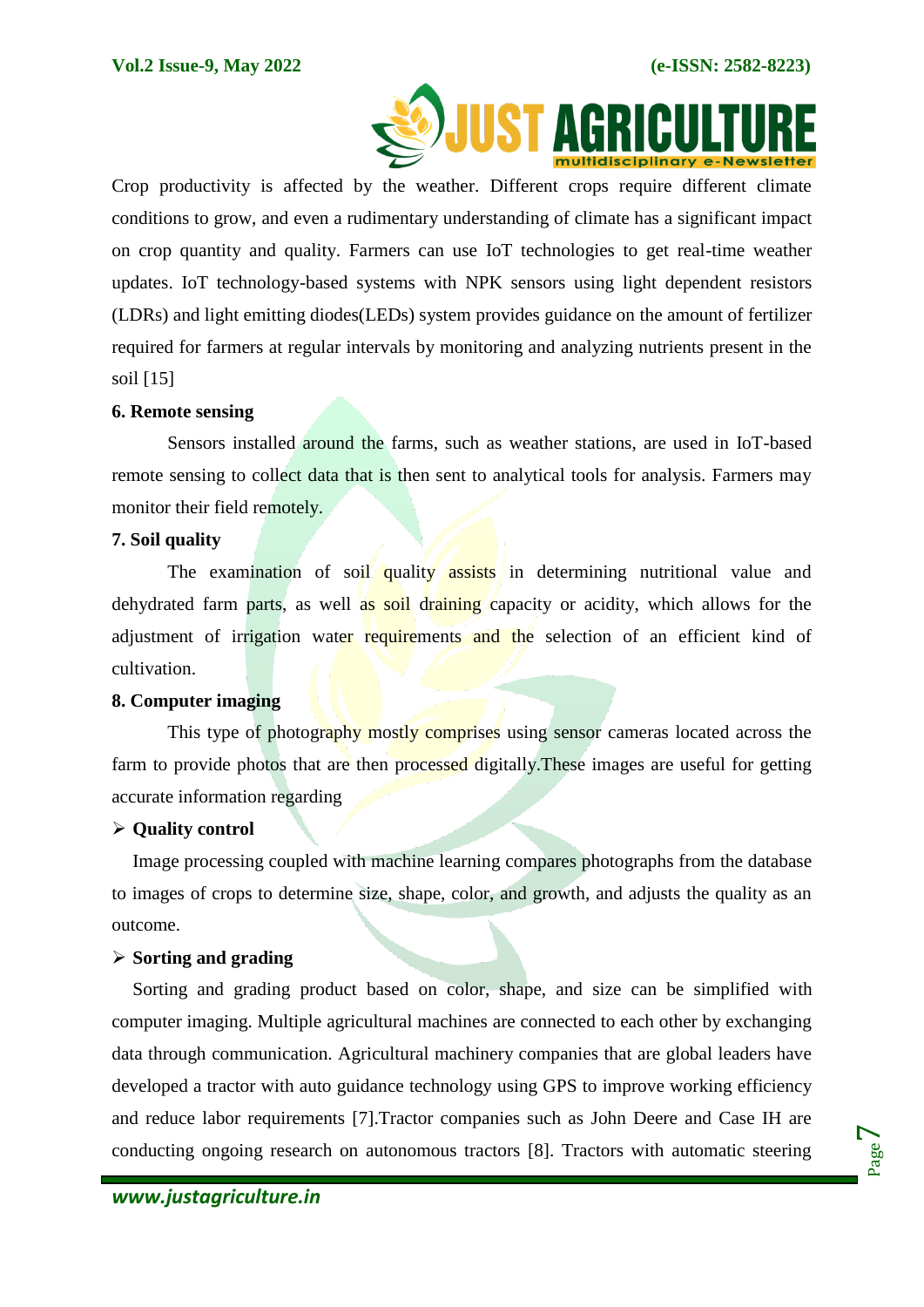

 have several advantages, such as repeatable path tracking, reducing overlap and facilitating operations under low visibility conditions, taking complete control over the quality operations.

## **Conclusion**

According to FAO forecasts, the world would need to produce 70% more food in 2050 as the human population grows rapidly. As a result, agricultural fields would shrink and scarce natural resources will be depleted. So agricultural yields must be increased urgently to fulfil demand, Internet of Things (IoT) may play a significant role in this process. Farmers and ranchers may now practice smart farming with the help of IoT. Farmers may spend less time in the field while still increasing crop yields thanks to smart farming. In the agriculture industry, the IoT-based ecosystem offers a variety of uses. To summarize, IoT applications enable farmers to collect valuable data that can be used to improve efficiency. Landholders and small farmers must realize the **benefits of IoT-based** smart farming and should effectively implement IoT solutions.

## **References**

- **1.** Elijah, O., Rahman, T.A., Orikumhi, I., Leow, C.Y., Hindia, M.N. (2018): An overview of internetof things (IoT) and data analytics in agriculture: benefits and challenges. IEEE Internet Things J. 1–1
- **2.** Sales, N., Remedios, O., Arsenio, A. (2015): Wireless sensor and actuator system for smart irrigation on the cloud. In: IEEE World Forum on Internet of Things, WF-IoT Proceedings, pp. 693–698. IEEE
- **3.** Jin, J., Ma, Y., Zhang, Y., Huang, Q. (2018): Design and implementation of an agricultural IoT based on LoRa. MATEC Web Conf. 189, 04011
- **4.** Webb, J., Hume, D. (2018): Campus IoT collaboration and governance using the NIST cybersecurity framework. In: Living in the Internet of Things: Cybersecurity of the IoT –p. 25 (7 pp.). Institution of Engineering and Technology
- **5.** Barbosa, G.L., et al.(2015): Comparison of land, water, and energy requirements of lettuce grown using hydroponic vs. Conventional agricultural methods. Int. J. Environ. Res. Public Health 12(6), 6879–6891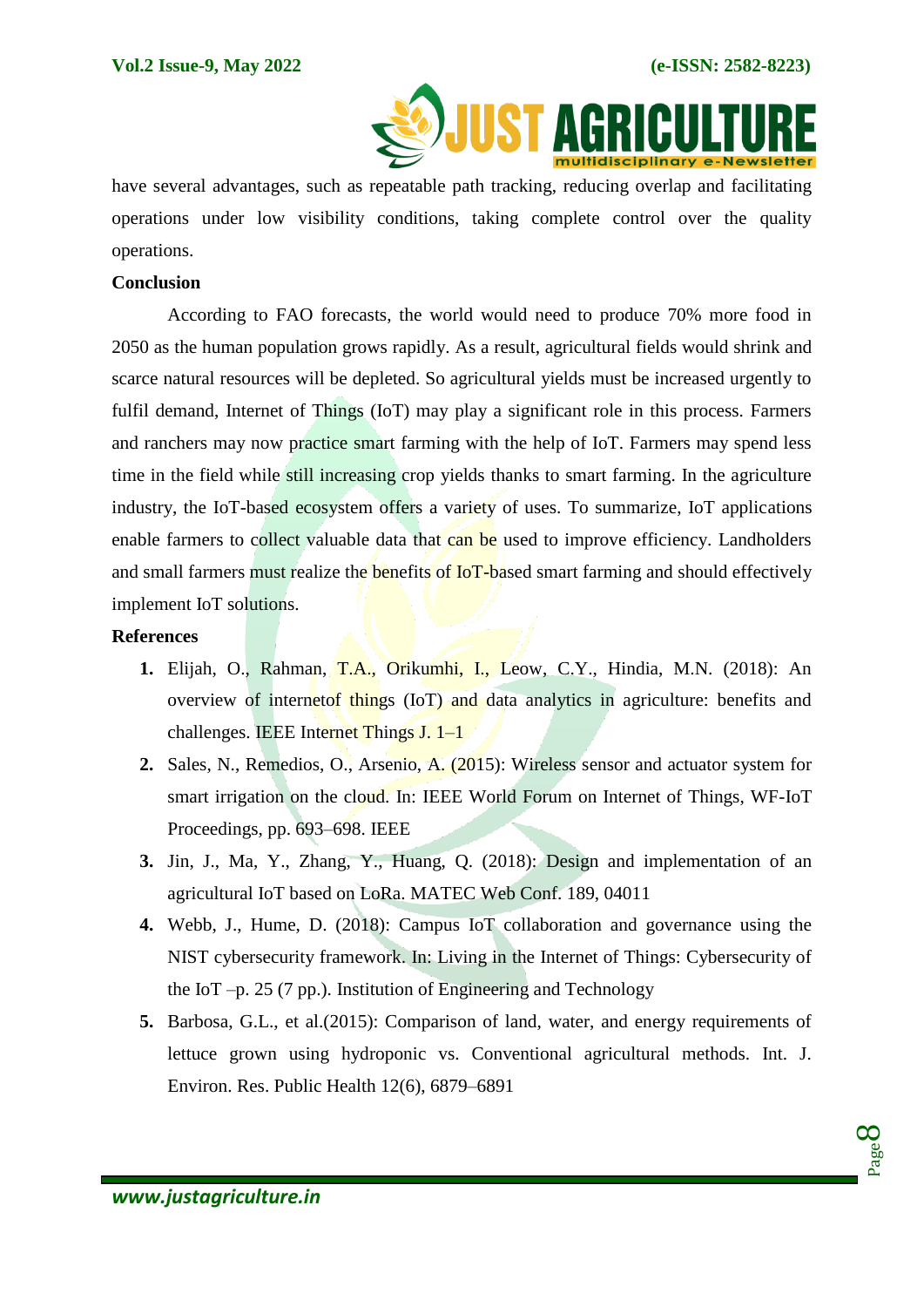

- **6.** Aqeel-ur-Rehman, A., Abbasi, A. Z., Islam, N., &Shaikh, Z. A. (2014): A review of wireless sensors and networks' applications in agriculture. Computer Standards & Interfaces, 36(2), 263–270. https://doi. org/10.1016/j.csi.2011.03.004
- 7. Zhang, S., Wang, Y., Zhu, Z., Li, Z., Du, Y., & Mao, E. (2018):Tractor path tracking control based on binocular vision. Information Processing in Agriculture, 5(4), 422– 432[.https://doi.org/10.1016/j.inpa.2018.07.003](https://doi.org/10.1016/j.inpa.2018.07.003)
- 8. Guerra, M. (2017):3 ways the IoT revolutionizes farming. [https://www.electronicdesign.com/technologies/analog/article/21805428/3-ways-the](https://www.electronicdesign.com/technologies/analog/article/21805428/3-ways-the-iot-revolutionizes-farming%20Accessed%2014%20August%202017)[iot-revolutionizes-farming Accessed 14 August 2017.](https://www.electronicdesign.com/technologies/analog/article/21805428/3-ways-the-iot-revolutionizes-farming%20Accessed%2014%20August%202017)
- 9. Chauhan, N., Krishnakanth, M., Kumar, G. P., Jotwani, P., Tandon, U., Gosh, A.,&Santhi, V. (2019, March):Crop Shop–An application to maximize profit for farmers. In 2019 International Conference on Vision Towards Emerging Trends in Communication and Networking (ViTECoN), 1-7. IEEE.
- 10. Stewart, J., Stewart, R., Kennedy, S.(2017): Internet of things propagation modelling for precision agriculture applications. In: 2017 Wireless Telecommunications Symposium (WTS), pp. 1–8. IEEE
- 11. Boursianis, A. D., Papadopoulou, M. S., Diamantoulakis, P., LiopaTsakalidi, A., Barouchas, P., Salahas, G., et al. (2020): Internet of Things (IoT) and agricultural unmanned aerial vehicles  $(UAVs)$  insmart farming: a comprehensive review. Internet of Things, 100187[.https://doi.org/10.1016/j.iot.2020.100187](https://doi.org/10.1016/j.iot.2020.100187)
- 12. Adame, T., Bel, A., Bellalta, B., Barcelo, J., & Oliver, M. (2014).Wi Fi approach for M2M communications IEEE Wireless Communications, 21(6), 144–152. <https://doi.org/10.1109/MWC.2014.7000982>
- 13. Zhou, L., Song, L., Xie, C., & Zhang, J. (2012). Applications of Internet of Things in the facility agriculture. In D. Li & Y. Chen (Eds.), Computer and computing Technologies in Agriculture VI (pp.297–303). Heidelberg: Springer Berlin Heidelberg
- 14. Barcelo-Ordinas, J. M., Chanet, J. P., Hou, K. M., &García-Vidal, J. (2013): A survey of wireless sensor technologies applied to precision agriculture. In Precision agriculture'13, 801-808.Wageningen Academic Publishers, Wageninge